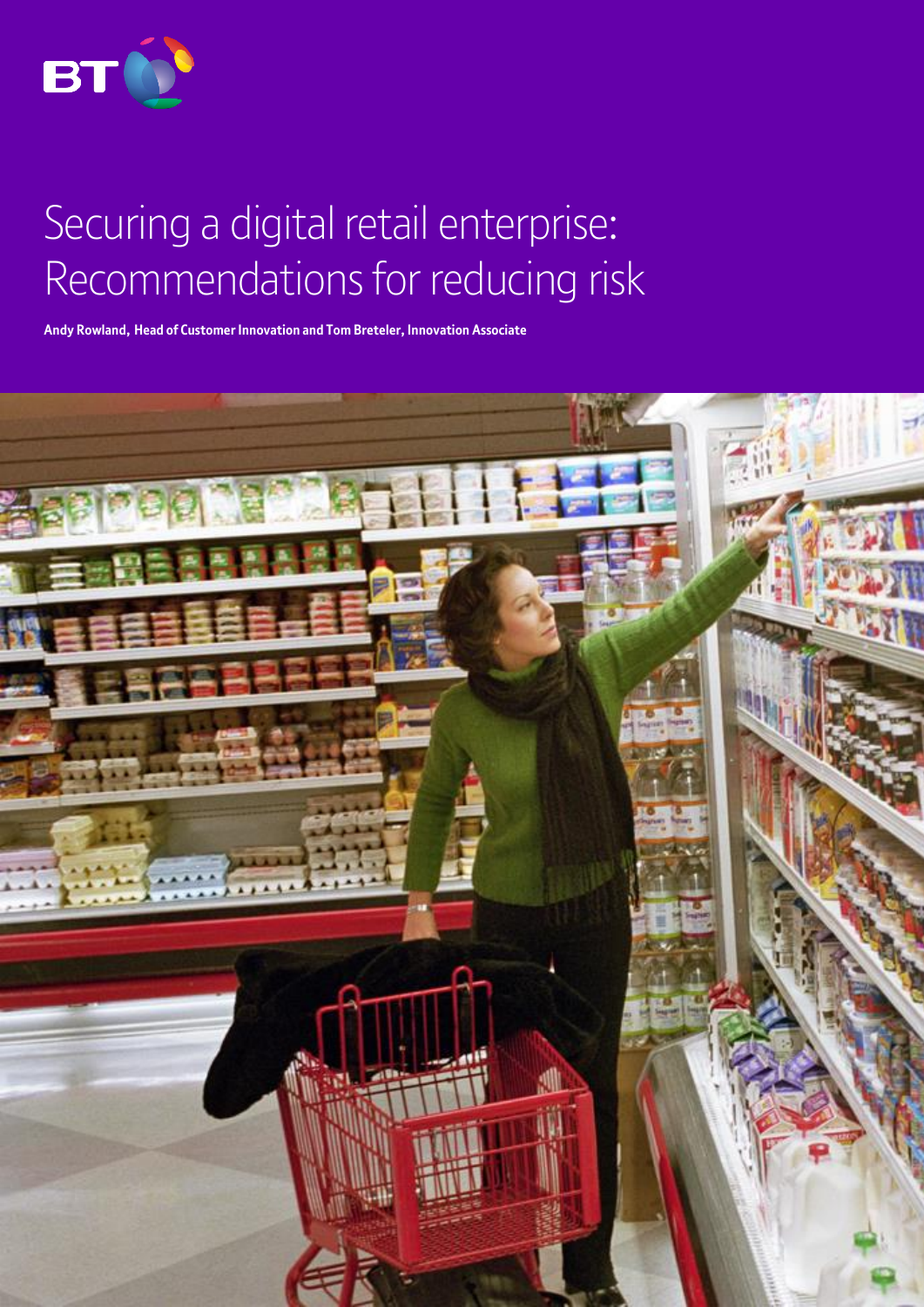### Introduction: the complex security landscape

### Security is an ever-growing concern for retailers, with breaches resulting in loss of customer confidence and onerous data protection fines.

### **Security has the power to make or break**

an organisation's efforts at digital transformation. It is the number one enabler, allowing you to run at speed, build customer trust and investor confidence. Conversely, poor security is a disabler and will ultimately undermine plans for a digital future.

We live in a world where technology is allpervasive, and as businesses roll out ever more sophisticated and ambitious digital strategies, ruthless criminal entrepreneurs are seizing the opportunity to exploit and monetise vulnerable systems.

Their attacks are supported by a vast, wellresourced and hugely profitable black market in which constantly evolving attack tools can be easily bought and hired. A recent example is the rise in ransomware as a service, often bought by criminals without the skills to restore your files, but who will take your money nonetheless!

But digital risk and digital opportunity are two sides of the same coin. Build security into your digital strategy and this can help your customer experience if you get it right. Regardless of what digital transformation means for your business, whether it be a move to a new cloud-centric services model or an increasingly mobile workforce, you'll need security to achieve your objectives.

### '92% of companies see digital as a security opportunity and 73% say digital security is on the board agenda.<sup>1</sup>'

For the retail sector specifically, some of the key threats to watch out for include:

- Insider threats via email-based spear phishing
- Attacks on Internet of Things (IoT) devices
- and platforms used in retail outlets New mobile payment devices, which may
- have unknown vulnerabilities

Retail is increasingly about loyalty and trust. More and more, customers allow retailers to collect personal data in exchange for the benefits of a personalised experience. Cyber-attacks can therefore be more emotional, so there's a great opportunity for retailers to differentiate themselves by offering the most secure service on the market.

As a result the focus is very much on compliance (e.g. GDPR, PCI-DSS) and preventing attacks aimed at sales activity. Retail execs will also be questioning how secure supplier IT systems are, as well as how to counter the increasing vulnerabilities around IoT and multiple IP devices.

In this paper we'll explore the security risks that come with being a digital retailer in a world where becoming increasingly digital is a necessity for business survival.

We'll share our view on some of the new risks CIOs and CSOs need to be aware of, many of which revolve around technologies like Blockchain and biometric identity verification, and recommend what's needed to do it right so that you gain the most from your digital transformation.

### General Data Protection Regulation (GDPR):

In May 2018 GDPR becomes law. The core implication of this regulation is that companies must design data protection into their business processes. In fact, GDPR makes explicit reference to this point. Companies must demonstrate that they have the necessary capability and controls in place to protect personal data.

Managing risk is, more than ever, a process; it is a task without an end-point. Companies obviously must embrace digital innovation, but at the same time they should address upfront all security and privacy questions related to any new initiative. Unfortunately, many companies still struggle with this.

### Payment Card Industry Data Security Standards (PCI-DSS):

PCI-DSS protect customer card information and prevent agent fraud. These standards must be met by any merchant dealing with card details, and it's crucial that all agents and systems that routinely use card data are fully compliant.

PCI-DSS compliance is a complex on-going process that can be time consuming, expensive, and can sometimes limit business agility. However, non-compliance with these standards could damage your reputation, credibility, and customer loyalty, and expose you to legal issues.



 $^1$  BT KPMG Taking the Offensive - working together to disrupt digital crime report 2016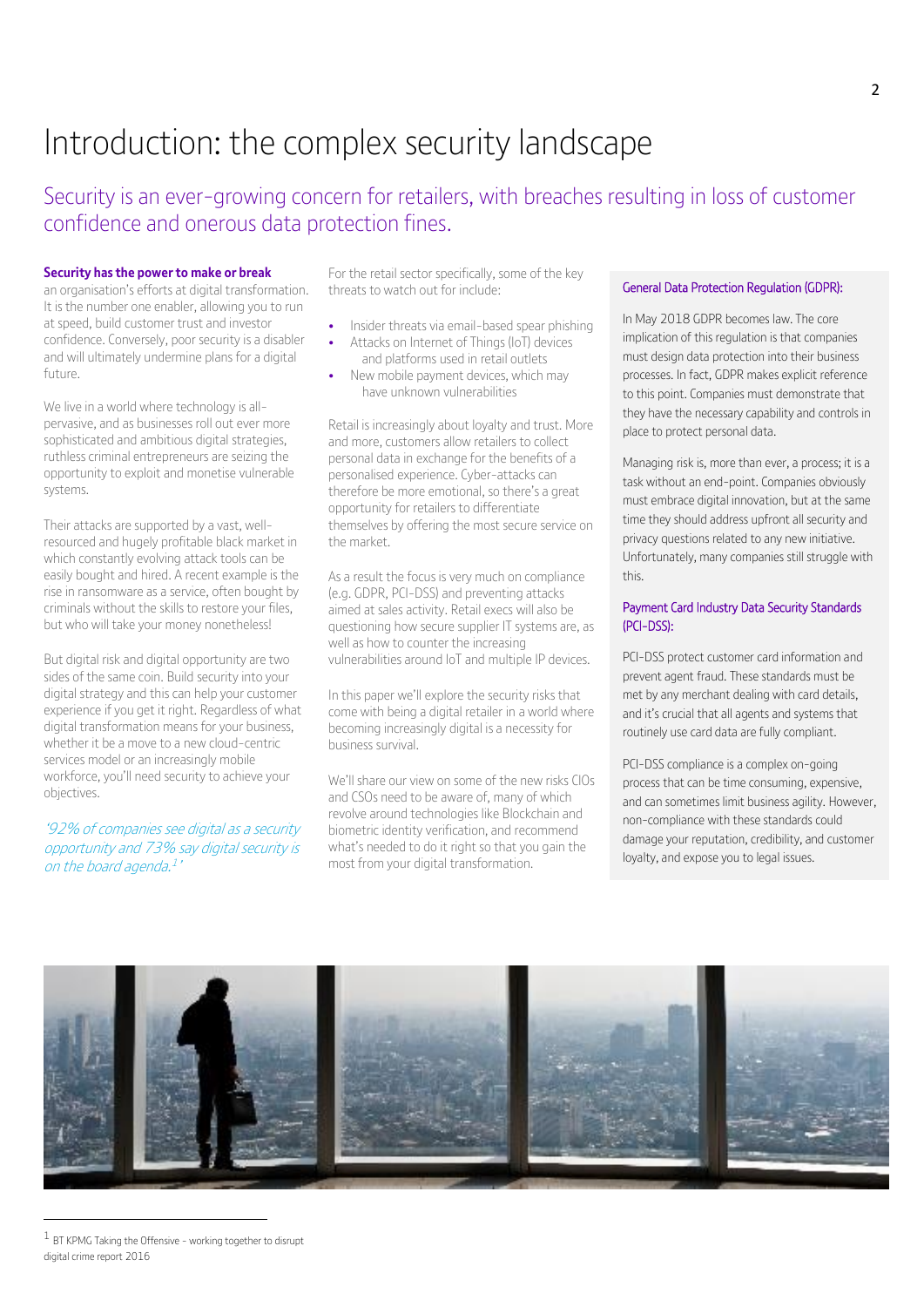# Security developments within the retail sector

Retailers are an attractive target for cyber-attacks due to the large amount of customer data held.

### **Retailers are an attractive target**

Retailers have been an attractive target for cyberattacks for years as they have access to large amount of customer data (e.g. credit card details and customers personal information) that can be exploited by criminals to commit identity theft, fraudulent buying, and even corporate espionage.

A number of technologies have opened up new risks, which we'll delve into in more detail:

- 1. Point-of-Sale (PoS) malware specifically targets the memory where this data is stored in a process called 'RAM scraping'.
- 2. New payment methods
- 3. Biometric identify verification
- 4. Internet of Things (IoT)

### **1. The security implications of PoS**

By finding lapses in the security (e.g. default login credentials or compromised partner systems), PoS malware can use its backdoors and commandand-control features to decide which data to steal and upload to a remote server.

Alternatively, ransomware can hold your systems hostage for financial gain (as heavily publicised by the recent WannaCry ransomware attack on the NHS and Telefonica). Ransomware attacks can have dramatic consequences across your company if unaddressed.

One of the most popular ways to introduce PoS malware has been via social engineering, which is the use of deception to manipulate individuals into divulging confidential or personal information, and phishing emails. Since retail as an industry is characterised by a large proportion of sales employees with little technical experience, education of staff to adhere to your security policy should be a prime concern.

Although the adoption of EMV (Europay, MasterCard and Visa) chip-enabled PoS systems and widespread implementation of PCI-DSS standards have contributed to a sharp decline in PoS malware attacks (88% reduction in new malware variants according to SonicWall<sup>2</sup>), it does not mean the threat is gone, as exemplified by the recent cyber-attacks on Kmart and Chipotle<sup>3</sup>. Unfortunately the progress that was made against PoS malware might have led to an

2 https://blog.sonicwall.com/2017/02/sonicwall-threat-reportreveals-cybersecurity-arms-race/

 $\overline{a}$ 

increase of ransomware, which grew by a factor of 167 in 2016<sup>4</sup> .

Retailers, and especially e-commerce companies, are vulnerable to ransomware attacks as downtime of their websites is directly linked to profits, making it more likely for cyber criminals to try and profit. Considering the international and technologically complex landscape retailers find themselves in (especially when running both physical and digital environments), a 360-degree view of security is necessary.

This only increases when engaging with third parties, so it is important to consider your network segmentation and segregation strategy, specifically regarding the availability of sensitive payment information. For instance, it is suspected that the major hack into Target's PoS systems in 2013<sup>5</sup> originated from a third party supplier that had more access than strictly necessary, leading to the theft of data for about 40 million debit and credit cards.

### **Protection against PoS malware and ransomware**

In general, protecting yourself against PoS malware and ransomware should be part of your standard security policy. Unfortunately, it seems that the retail industry may be particularly overconfident in their security ability, especially regarding data breaches. As according to research from Tripwire<sup>6</sup> 90 per cent of retailers interviewed said they could detect a critical data

breach within a week, and 75 per cent claimed to do it in just 48 hours.

In contrast only 55 per cent of IT professionals interviewed at companies with over \$100 million in revenue said that they checked security compliance 'at least weekly'.

Implementation of breach detection tools did not increase over the last year, where 50% of the respondents reported that antivirus tools, intrusion detection systems, and whitelisting solutions were 'only partially or marginally implemented'.

These numbers taken together show that the retail industry still has work to do when it comes to basic security implementation. As a starting point, the guidelines provided by the PCI-DSS should be adhered to at all times (and updated regularly), and some questions to consider are:

- Do you have firewalls, even between networks?
- Are all endpoints secured?
- Is all data doubly encrypted (encrypting and then using SSL)?
- Do you have file integrity and monitoring software in place?



4 https://blog.sonicwall.com/2017/02/sonicwall-threat-reportreveals-cybersecurity-arms-race/

5 http://www.computerworld.com/article/2487425/cybercrime -hacking/target-breach-happened-because-of-a-basicnetwork-segmentation-error.html

6 https://www.tripwire.com/company/pressreleases/2016/11/tripwire-study-retailers-overconfident-inendpoint-cyber-security-despite-point-o/

<sup>3&</sup>lt;br>http://money.cnn.com/2017/05/28/technology/chipotlecredit-card-hack/index.html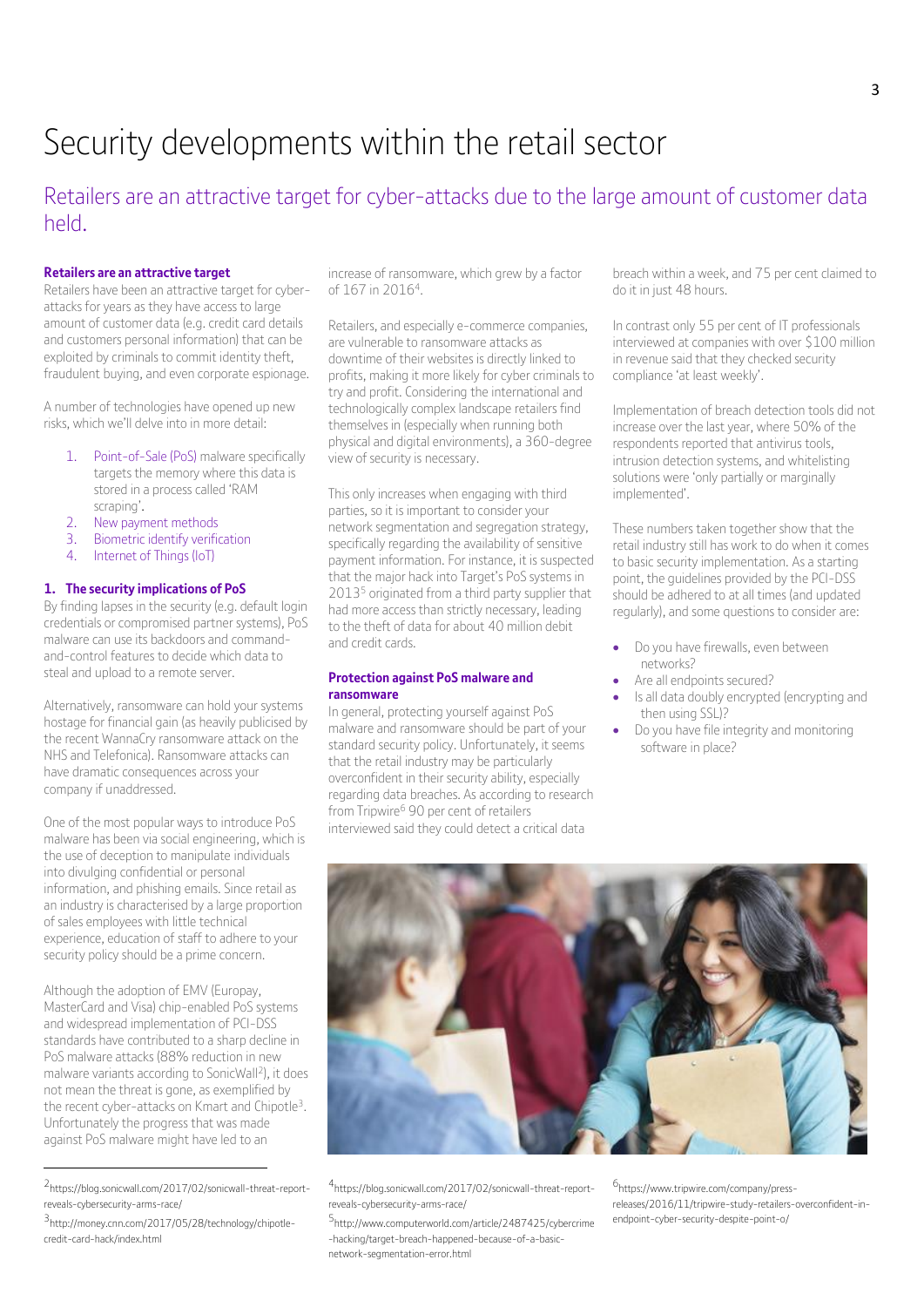- Do you use two-factor authentication for all entry points and system configuration changes to the CDE (Cardholder Data Environment)?
- Do you monitor all network and data access?
- Have you ensured only specific whitelisted apps are able to run in the system?
- And lastly, have you developed your segmentation strategy, with regard to third parties you are working with?

As mentioned, a particular emphasis should be put on the education of staff in order to prevent social engineering and phishing attacks, especially when employing many unexperienced staff.

### **2. New payment methods**

With the rise of new and nimble fintech companies, there have been rapid developments in area of payments. These innovations lead to an increase in convenience, accessibility and speed, but also uncertainty. Your understanding of the risks inherent in these new payment methods, and how to mitigate them, should be a prominent component of your security strategy.

Some new methods you will need to consider include:

- Digital Wallets (e.g. PayPal, Google Wallet)
- Mobile Wallets (Android Pay, Apple Pay)
- Mobile Credit Card Payments (CC readers with mobile app)
- P2P mobile payments
- Wireless card payments in supermarkets, hotels, restaurants, vending machines, etc.
- Connected cars that make the car a payment device to allow pay at pump, pay at drive thru for food, remote order/pick-up, and payment for parking meters.

### **Securing your payment methods**

For any payment method that allows digital transactions (e.g. mobile and internet payments), the potential anonymity of not requiring face-toface contact makes it more attractive for fraud and other criminal activity, as it is harder to verify identity and trace the transactions.

Other risks are related to incomplete or fabricated information, structured or recurring nonreportable transactions, the ability to reload, and a higher velocity and/or frequency of transactions.

Although these problems are not necessarily new, with these new methods they might occur quicker and on a larger scale. In general, the more international (i.e. the less geographical restrictions on use) the payment method, the larger the risk – especially if transactions can occur in jurisdictions with a higher risk for money laundering or terrorist financing<sup>7</sup>. Additionally, risk is increased



if there is limited control on user activity and user identity, especially when combined with high frequencies.

The possibility for fraud or other criminal activity is increased where:

- a) Value-transfers are possible between two unrelated individuals (online)
- b) There is no maximum load value
- c) There is no expiry date for the service.

Luckily there are also new ways of verifying the identity of the user, making it easier to manage and mitigate the risk by engaging appropriate service features and control.

The newness of these technologies means that there are still a few regulatory gaps, and in some cases the security of these methods still needs development. In general, these fintech-related developments are hard to regulate, as they are often based on a decentralized model (instead of nodes in the system, which is what regulators are typically familiar with).

### **Recommendations**

To mitigate some of the risks associated with new payments, organisations should, at a minimum, consider implementing controls such as placing specific limits on funding, specifying the parties and methods authorised to fund the accounts, and specifying the nature of the legal tender used to fund the accounts.

Depending on the judged risk of the proposition, stricter identity verification of the service user might be necessary, with screening of users

before and throughout the service lifetime. For instance, do you know your users' name and address, which location they will use the service from, their date of birth, and phone number? If not, how can you confirm that they are legitimate users?

Additionally, we recommend you undertake additional security steps and due diligence for any third parties you are working with. Ask whether they adhere to the same (international) standards as your company, check in which jurisdiction are they domiciled, and confirm that there are clear lines of accountability and oversight, and when you can you control whether they actually comply in practice (and not only on paper)? As with PoS systems, proper segmentation and segregation of your network is key here, as it ensures sensitive data is not available to unauthorised parties.

Transaction monitoring is a useful tool here, as it will allow your company to keep track of unusual transactions in terms of frequency, value/volume, location (e.g. high risk countries), and help identify patterns related to typologies (and exceptions to those patterns).

It is also important to record transaction records, especially when concerning suspicious transactions. Aim to be proactive towards the (dynamic) regulatory landscape, not only for compliance's sake, but also to be quicker than your competitors.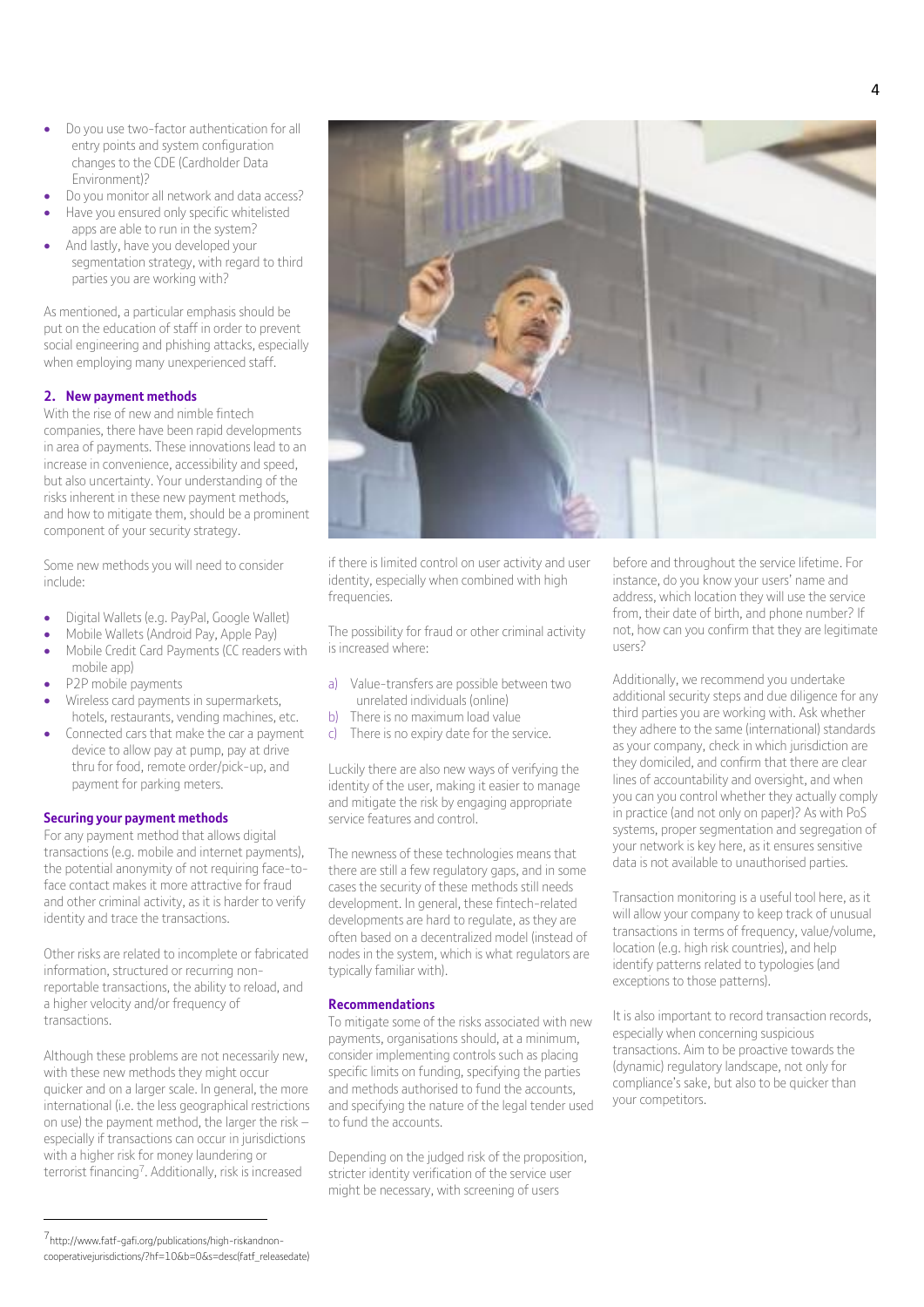

### **3. Biometric identity verification**

Biometric identity verification is quickly emerging as a way to ensure security and user-friendliness at the same time.

A key aspect of any biometric technology is that it is stable and shouldn't change significantly over a period of time. As examples, physical biometrics solutions include fingerprint scans, geometry (e.g. finger length), iris and retina scans (using standard video cameras), and vein/vascular patterns (using near infrared light).

Also, there are solutions that rely on behavioural aspects such as voice recognition, computer mouse signature (shape, speed, pressure, timing), gait recognition (how you walk - currently at an experimental stage), and keystroke dynamics (speed and timing).

### **Security implications**

For the retail sector, biometric verification increases inclusion, security and convenience (especially for elderly users that have trouble using chip and PIN systems), and can simplify online and mobile shopping. By establishing the user's integrity you can remove many of the problems related with anonymity, significantly increasing the level of security.

Unfortunately, some of these new techniques are not invulnerable yet, and are in need of more development. For example, in recent news the voice recognition software for HSBC was 'hacked' by a twin to copy his brother's voice<sup>8</sup>, and the Samsung Galaxy S8 iris scan<sup>9</sup> was fooled by just

printing out a picture of the iris in question and holding it behind a contact lens. Still, it is possible these are teething problems in the road towards a more secure (and convenient) future.

Another consideration is the privacy and storage of biometric data. Anyone implementing this type of system needs to consider who has access to that database, how they access it, what security is in place to avoid it being hacked into, and how users feel about handing over their biometric data and having it stored centrally.

Luckily there are some techniques available to you, like biometric cryptosystems (matching takes place in encrypted domain), private or cancellable biometrics (one-way transformation only), differential privacy systems (biometric data and personal information always stored separately), and smart-card secured templates.

For the latter technique, control is handed over to the card holder, and it removes the uncertainty of matching via a network-connected device, an external server, or a database. There are even new methods being developed to associate a digital identity to an individual while using a token that does not store any data whatsoever (and is therefore useless when lost).

Tokens can be programmed to recognise your biometric data, and generate a unique key that is then sent to the server, to interface with the current authentication portal. Because there is no actual physical data stored, your identity is secure while still allowing the other party to verify that it's really you on the other side.

Although these types of methods are costly, they are developing rapidly, and promise a future where there is no longer a trade-off between security, privacy and ease-of-use.

#### **Recommendations for biometric technology**

Biometric identity verification is becoming increasingly popular, and although elements are still being developed it provides definite benefits over traditional usernames and passwords. Still, until the accuracy of biometric technologies can be guaranteed, it is important to have alternatives. A blended approach is advised where traditional and biometric verification support each other.

To determine which method of verification you want to use, two factors are important:

- 1. FAR (False Acceptance Rate), which gives opportunity for fraud
- 2. FRR (False Rejection Rate), which results in large consumer inconvenience and frustration.

Companies will generally consider to have a threshold of recognition which allows for a certain amount of false acceptance (fraud) in order to reduce consumer frustration resulting from being falsely rejected. You should consider:

- Would using biometric identity verification add significant value, simplicity and/or easeof-use to your company, employees or customers?
- Could it solve any security problems you are having now with passwords or verification?
- If so, which method would fit best with your business needs, your existing verification controls, and how would it relate to your FAR-FRR balance?

The adoption of biometrics should be a long-term strategy instead of a short-term upgrade, and that the level of risk should warrant the cost (both of purchase and change), since at least for the near future, installing the necessary biometric solutions still carries a hefty price tag.

 $\overline{a}$ 

9<br>http://www.mirror.co.uk/tech/samsung-galaxy-s8-hackedtricksters-10488353

<sup>8&</sup>lt;br>http://www.dailymail.co.uk/sciencetech/article-4522062/Brothers-trick-HSBC-voice-recognitionsoftware.html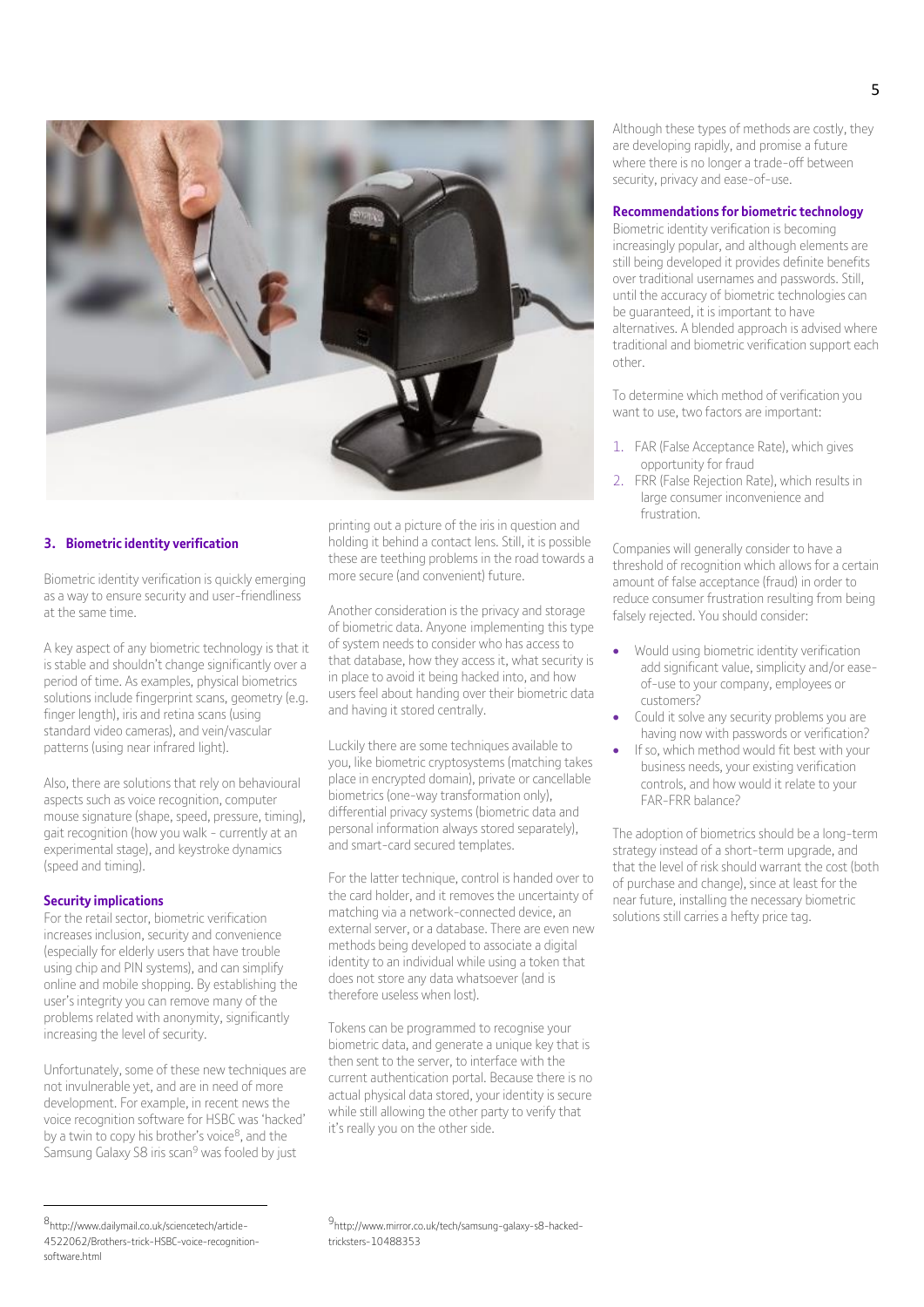### **4. Security implicationsfor IoT**

Beyond cost savings, businesses are beginning to tap into the IoT for new revenue models, often from products, platforms, and services that enable automated homes, connected cars, and increasingly smart cities.

For the retail industry specifically, common devices and applications include: in-store mobile functions, interactive information hubs in stores, and credit/debit cards that use sensing technology to monitor and take action on behalf of the consumer.

Other potential applications in retail include near field communications sensors that track your instore browsing habits (e.g. items you've picked up and put back) and a raft of radio-frequency identification (RFID) and camera-based tracking technologies, many of which store highly personal customer data.

### Regardless of how they're used, many organisations are deploying IoT devices without proper security measures.

This shortcoming is in partly due to many vehicles, shop-floor equipment, and other increasingly IoT-

enabled devices not being built with internet connectivity or the requisite security in mind.

The IoT attack surface is magnified by scale, distribution, and the broad spectrum of IoT endpoints, from the very simple to the highly sophisticated. It's possible that some of these devices are not even being monitored.

Many IoT deployments will require real-time analysis and response, which necessitates automated processes that have little or no human involvement.

With IoT devices, however, risks can be transferred from the digital world (e.g. databases) and into the physical realm. Target retail experienced theft of 40 million credit card details through the air conditioning supplier being hacked<sup>10</sup>, which gave access to the PoS network. Modern IoT-based building management systems could provide similar means of intrusion if not segregated.

Although there are many sophisticated methods to defend your business from attacks, there are some basic recommendations that will make life harder for would-be attackers. Basic

requirements for devices are the ability to system reset to its original manufactured state, disable default passwords (but rather use ones that are unique and reasonably secure), exclude ancillary services that are not required to support its core functions, exclude the possibility of any backdoors, ensure clear availability of device support (online manuals, access to updates, updated instructions, clear contact information), and include a basic support label on every device to help the authorised operator identify it and offer support information.

Specifically for the software/firmware update capability, every network-connected device should have a means for authorised operators to update the device's software and firmware (e.g. software-over-the-air/SOTA and firmware-overthe-air/FOTA). Ideally, the updating process will be highly automated while still providing cryptographic checks to allow updates from an authorised source.

These measures will strengthen the defence of your IT perimeter, leaving you to focus on the prevention of more sophisticated attacks.



<sup>10</sup>https://krebsonsecurity.com/2015/09/inside-target-corpdays-after-2013-breach/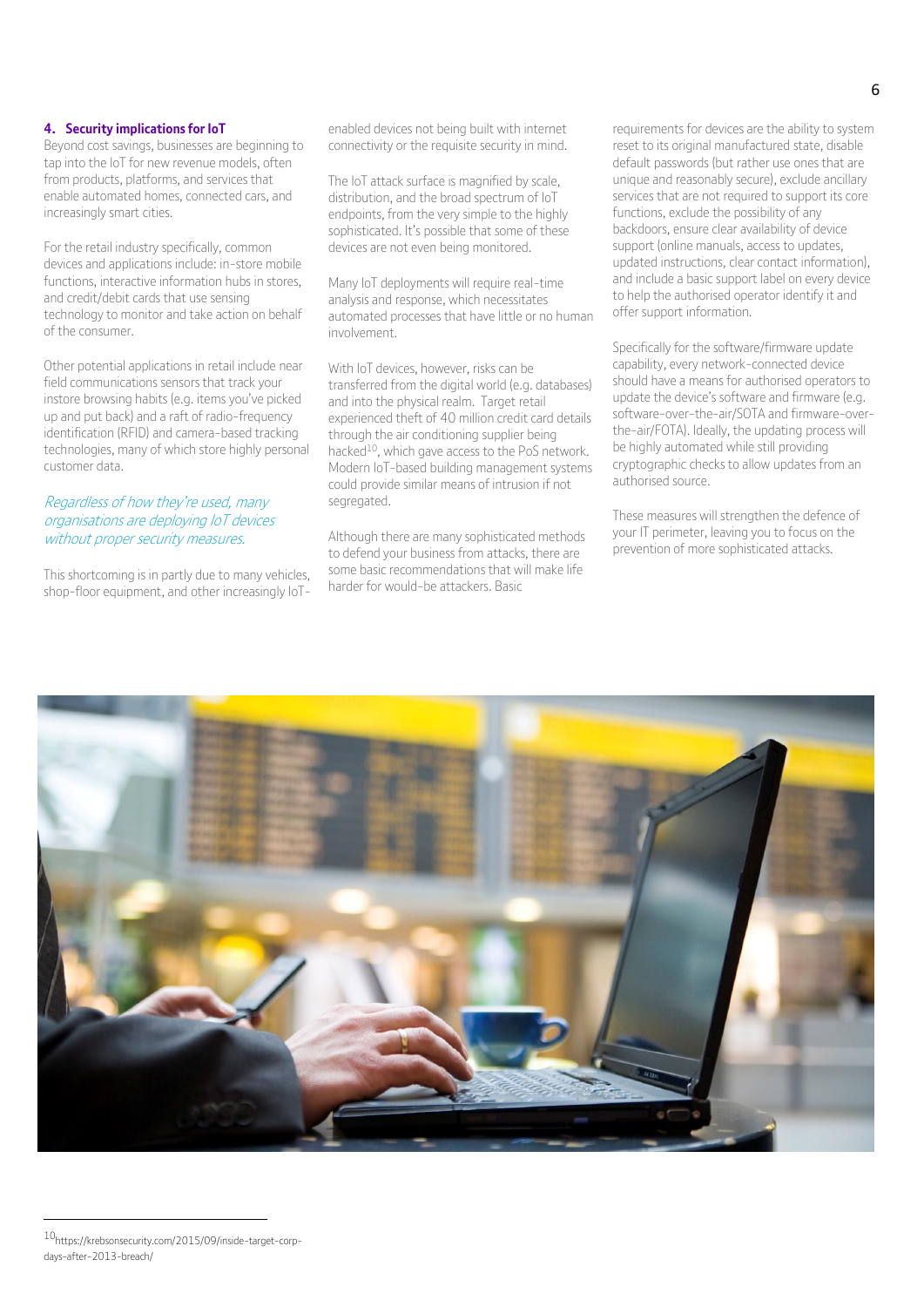### The importance of regulatory awareness

In today's increasingly globalised and interrelated environment, companies are subject to a wide variety of laws, standards and regulations.

### **Regulatory awareness**

Being in a highly competitive industry, retailers are under pressure to bring innovation, offers and campaigns to market as quickly as possible. However, balance is key. Businesses should not rush at the expense of security; it needs to be always kept front of mind and be built in from the ground up.

Although providing a full view of all the legislation for retail companies is beyond the scope and scale of this paper, we will briefly discuss two of the largest regulatory developments that will affect most retail companies in Europe (if not across the world): GDPR and PSD2.

### **More on General Data Protection Regulation (GDPR)**

Set to be enforced in May 2018, GDPR covers all automated processing and all processing of personal data which forms or is intended to form part of a filing system. It applies to any organisation:

- With an "establishment" within the EU whether processing takes place within the EU or not
- That offers goods or services to people in the EU
- That monitors people in the EU.



Sanctions for a breach of data are severe; any breach has to be reported within 72 hours, and a two-tiered sanctions regime could lead to fines of up to €20 million or 4% of global annual turnover for the preceding financial year (whichever is the greater) being levied by data watchdogs. For other breaches, the authorities could impose fines on companies of up to €10m or 2% of global annual turnover, again whichever is greater.

In order to not fall behind (and face the considerable penalties), companies should ask themselves:

- Are all decision makers aware of GDPRs impact?
- Are you certain that you are aware of all personal data you hold, how it is communicated, and know whether you should be holding it at all?
- Do you have the proper procedures in check to detect, report and investigate a data breach?
- Have you designated a Data Protection Officer?
- Are you aware of how data travels across your value chain?

These questions and more (and being able to answer them) will help not only avoid reprimands, but also strengthen the amount of trust between you and your customers.

### **Payment Services Directive 2 (PSD2)**

Due to be implemented by early 2018 (but not confirmed), the PSD2 is designed to increase consumer protection, and increase competition and innovation in payments. At the core of PSD2 is the requirement for banks to grant third parties access to a customer's online account/payment services in a regulated and secure way (as if permitted by the customer). In order to provide this access to accounts, banks must also allow for customer identity verification and authentication via APIs.

Access to customer accounts via APIs enables the provision of entirely new types of service that are regulated under PSD2—namely third party payment initiation (provided by Payment Initiation Service Providers or PISPs) and third party account access (provided by Account Information Service Providers or AISPs), that could make the consumer experience far better in the end. In short, this directive clearly benefits new entrants into the market, but can provide a chance for traditional banks as well to gain new customers and provide better service to their existing clientele.

For retailers, this new directive will directly impact how consumers give retailers' permission to access their money, without an intermediary. In a sense this will make life easier for



retailers when customers have more than one bank account, but also raises issues when it comes to safeguarding individuals' payment and purchase data. In order to safeguard the system, there will be strong consumer authentication, and an unconditional right to a refund should something go wrong.

It is recommended to approach this regulation proactively and get involved with its current development (there is still uncertainty regarding the technical standards and local variations), rather than waiting to see when exactly it will come into action. We're recommending you ask yourself:

- How does this affect your business' strategy?
- Can you start experimenting now to test your thinking, and maybe even discover any faults before they harm your company?
- Is your infrastructure prepared for the use of open APIs (even if the definitive technical standards are not defined yet)?

Consider how this regulation affects you, whether any parts of your business need to be reexamined, and seriously investigate how responding to the new regulatory landscape quicker than your competitors might benefit you in the long run.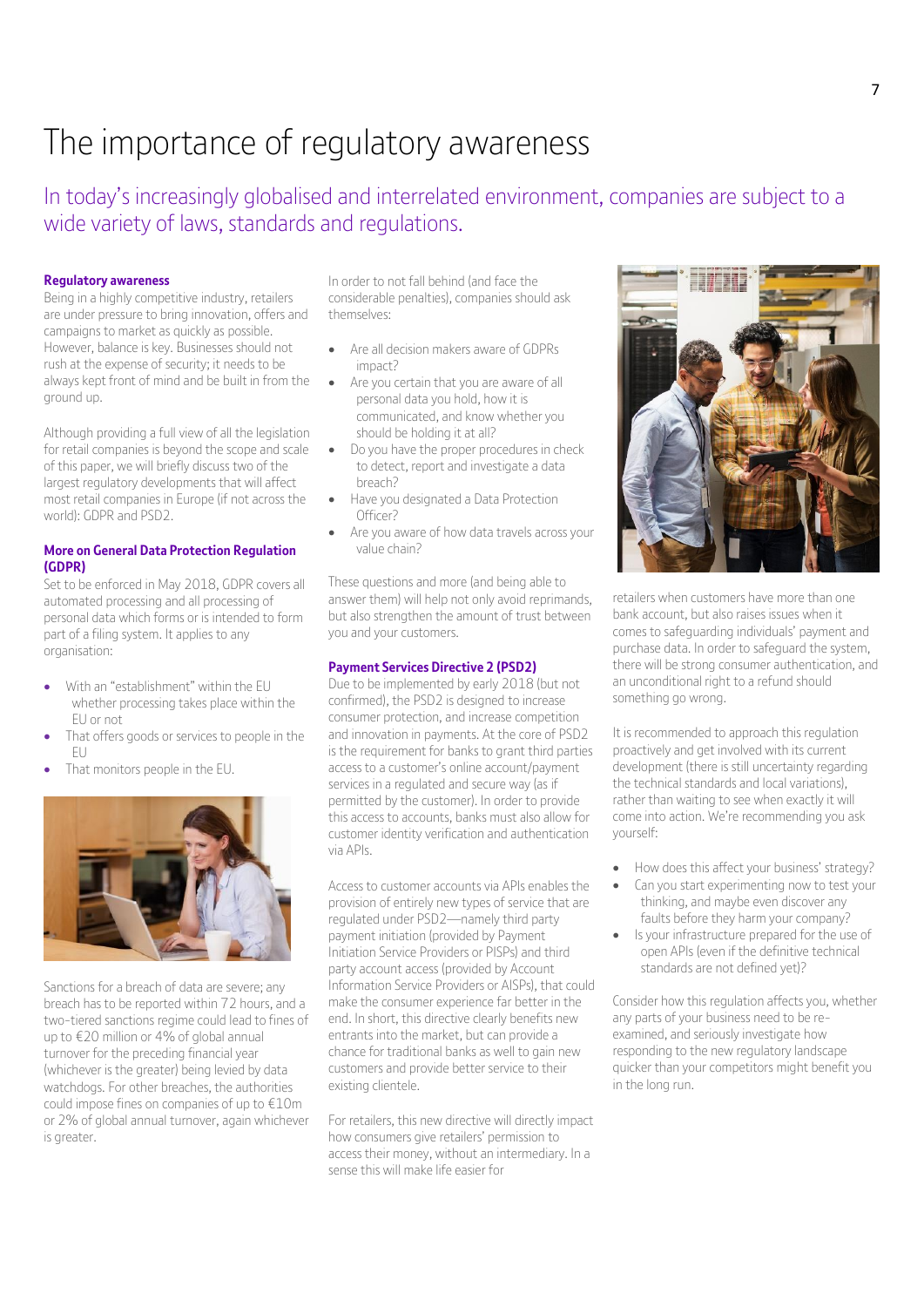# Embedding security as good practice

### A practical guide to addressing the challenges.

### **Don't skip the basics**

Many retailers are trying to implement the latest security tools in order to protect themselves against sophisticated attacks. However, many attacks these days still focus on existing hardware and software vulnerabilities.

Based on the challenges outlined, here is where the digital security opportunity lies.

- 1. Protect what matters most. In other words protect your data regardless of where it is stored or traveling.
- 2. Harness big data security, network, and user devices now produce vast quantities of data. The modern challenge is to rapidly make sense of that data; in real-time, to detect and prevent internal and external threats.
- 3. Comply with regulation you need to look at your entire security landscape, because it underpins your efforts to comply and protect data.

Organisations can eliminate a large portion of the threat by applying some simple best practice to the way security is managed. For example, at BT we have a dedicated security policy across our business, with centralised patch control and device management $^{11}$ . However, good practice isn't just about technology, and it's key to create a distinction between the technical/physical requirements and the people/process, and for each there are some questions you can ask yourself.

### **Technical considerations**

- Do you have an inventory of all authorised devices, so you can block unauthorised ones?
- Are you in control of all the software that is used?
- Do you use anti-virus, anti-spyware, and anti-malware programmes, and are they (consistently) up to date?
- Is your data encrypted properly, both in transit and at rest?

### **People and process considerations**

In addition to raising awareness of regulation and the handling of personal data to ensure compliance, your employees are also key to directly thwarting cyber-attacks, as the 'inadvertent actor' (insiders that commit errors unintentionally or fail to adhere to process and policies) is a major catalyst for these types of attacks.

So ensure you, and they, can answer the following:

- Is there a data breach / incident response plan?
- Do you monitor user activity, especially privileged users?
- Do you have clear roles and responsibilities defined for each employee, with regards to security permissions and responsibilities?
- What kind of training programmes and communication do you have in place to educate your staff?
- Do you conduct penetration tests / ethical hacking (e.g. spear phishing, whaling) to check if your employees act according to policy?

These practices may be familiar to you, but we know they are still being missed in large organisations. We continue to see cyber vulnerabilities (and resulting attacks such as WannaCry) which could have easily been avoided by using simple and known solutions.



### **But where should we start?**

Given the development and, potential threats mentioned, we know it can be a daunting challenge to get started on the 'so what now'.

BT has 70 years of experience in cyber security and over 2500 security personal located in 14 security operating centres globally. Based on our own experience we recommend you start by taking the following steps:

### **1. Identity your "crown jewels"**

Start with identifying your top fifty or hundred business assets that are critical to the successful running of your business. This might include ICT assets (e.g. WANs, LANs, and computers), physical assets like specific buildings, and human assets such as high value individuals, or privileged users

like system administrators and data base administrators.

Once you have your list, see if you can answer these questions:

- 1. What is your most important infrastructure, information, or asset and why?
- 2. What are your most critical applications and what do you do to test and check them?
- 3. What are you monitoring proactively, how do you baseline normal and what do you do when you pick up an abnormality?
- 4. What Distributed Denial of Service (DDOS) protection do you have in place?
- 5. Do you audit or control the access your partners and third parties have to your critical data?

### **2. Carry out a risk analysis**

- Review all risks and vulnerabilities across the threat landscape. Do a gap analysis, and write a tactical plan to address the most pressing needs.
- Get somebody independent to undertake ethical hacking, e.g. code reviews, penetration testing, red team and social engineering, firewall and host configuration reviews, and network testing both fixed and mobile.

### **3. Address the gaps**

- Review your processes and whether they are actually being applied in your organisation.
- Don't buy lots of new technology, optimise what you have first – e.g. companies are buying advanced big data analytics, but not carrying out basic virus patching.
- Keep rethinking the risks, undertake horizon scanning for new threat vectors, ensure you are proactive not reactive.

### **4. Consider how technology can help monitor emerging threats**

The increasing sophistication and tenacity of cyber criminals mean that no organisation can be 100 per cent assured that its systems are secure. However, businesses can take steps to make successful attacks more difficult, more costly and ultimately much less profitable.

Harnessing big data by applying threat intelligence tools can bring many positives for security, for instance by identifying attackers before they hit; finding previously unknown attacks (e.g. zero days); finding attacks that are in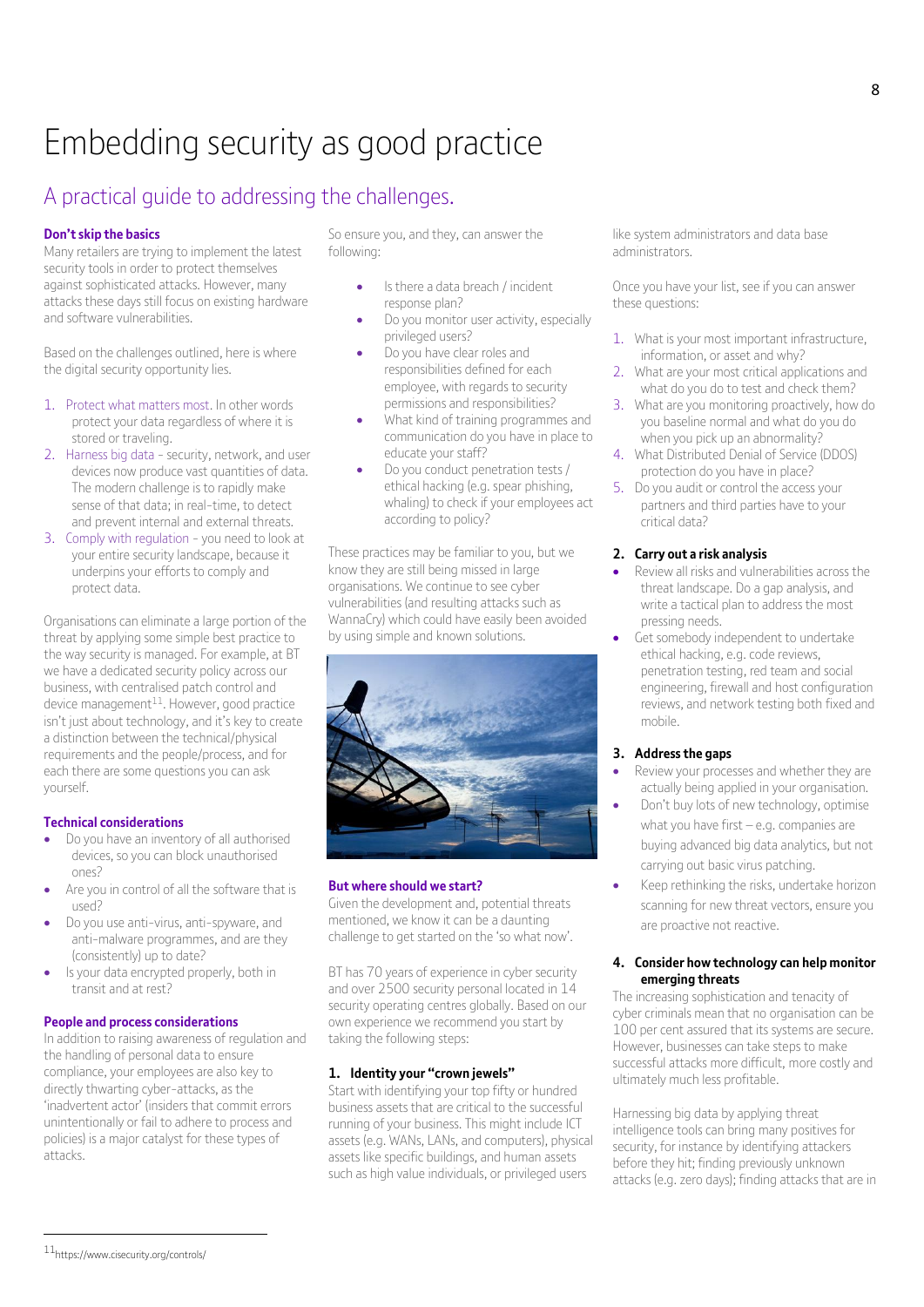

progress quicker; and by understanding the impact of a successful attack.

Data analysis and visualisation tools are based on intelligent and self-organising software algorithms, and are applicable to structured and unstructured data feeds. They radically simplify the analysis of complex associations, and enable the user to interact with and enhance the data during the analysis process.

#### In fact, 48% of companies find it somewhat difficult, and 26% find it very difficult, to assess the quality of threat intelligence feeds<sup>12</sup> .

So to ensure that big data is leveraged to get the best effect, and not just used for the sake of using it, there are two basic things to get right from the start.

Make sure you are collecting all the relevant data you need: people, process and technology all need to be taken into account, and stealthier (and more persistent) attacks require more data to discover.

Use visual analysis tools in order to make sense of this mountain of data. By turning threat data into threat intelligence, there is a good chance to learn and improve, which is also increasingly required by requlation.

One way to collect the kind of data you want, but exclude the risk for false positives, is by employing honeypot software, which attracts would-be attackers to systems likely to be of interest; e.g. the computers of executives, and central servers that control user access.

The use of big data and threat intelligence tools can give you a definite edge in the arms race between cybersecurity and cyber-attackers. If you decide (after setting up the basic security measures for your company) that you are ready for the next step, you should consider asking yourself:

- Which software do I choose?
- Which data sources will I use?
- Do I have the necessary skills in-house to work with and interpret the results of the threat analysis?

As long as the security measure fits with your business and weighs up against the cost, there are many options to explore to increase your chances of seeing would-be attackers coming, and even 'trapping' them. After all, as was already stated long ago by the famous warrior poet Sun Tzu; "There can never be enough deception".

### **Conclusion**

Looking forward, the implications of cyber-attack for retailers will become more serious. The pressure will not tail off. The volume of cyberattacks continues to grow and criminals will exploit soft targets and share intelligence on them with their peers.

With the increased regulation of GDPR, there will be significant fines for businesses failing to protect personal data of any EU citizen. The role of the CIO will change because of the additional pressure of monetary consequences, and demand for CSOs may rise as CIOs look to share the burden.

At the heart of this is getting the basic housekeeping right in terms of people, processes and technology, and having necessary threat intelligence tools to deal with new attack as they will undoubtedly emerge.

The opportunity for retailers' lies in transforming your stores into a truly digital business. It is now possible to combine the best of online and instore to create a joined up customer experience. New payment, authentication and IoT technologies only serve to enrich the customer experience, providing they are implemented securely.

BT is uniquely placed to help you on this journey. We recognise that although our customers often need to address a number of common

challenges, in practice individual circumstances mean that a 'one size fits all' approach does not deliver against your needs and expectations.

Our approach, although firmly based on industry best practices, allows our capabilities to be tailored to the individual customer's requirements. We draw upon the wealth of experience and knowledge of prevailing regulation, vertical market requirements and experience of implementing complex solutions.

We can help you:

- **1. See the technology in action:** book a visit to see product demonstrations, expertise and process in action at our world-class Security Operations Centre Showcase, or your local showcase.
- **2. Develop your strategy:** our BT Security professional services consultants can help you plan, develop and implement your digital transformation strategy.
- **3. Getstarted:** our choice of security assessments are the starting points for building your transformational roadmap and business case.

<sup>12</sup> https://www.youtube.com/watch?v=xnJ\_hzmlkIg